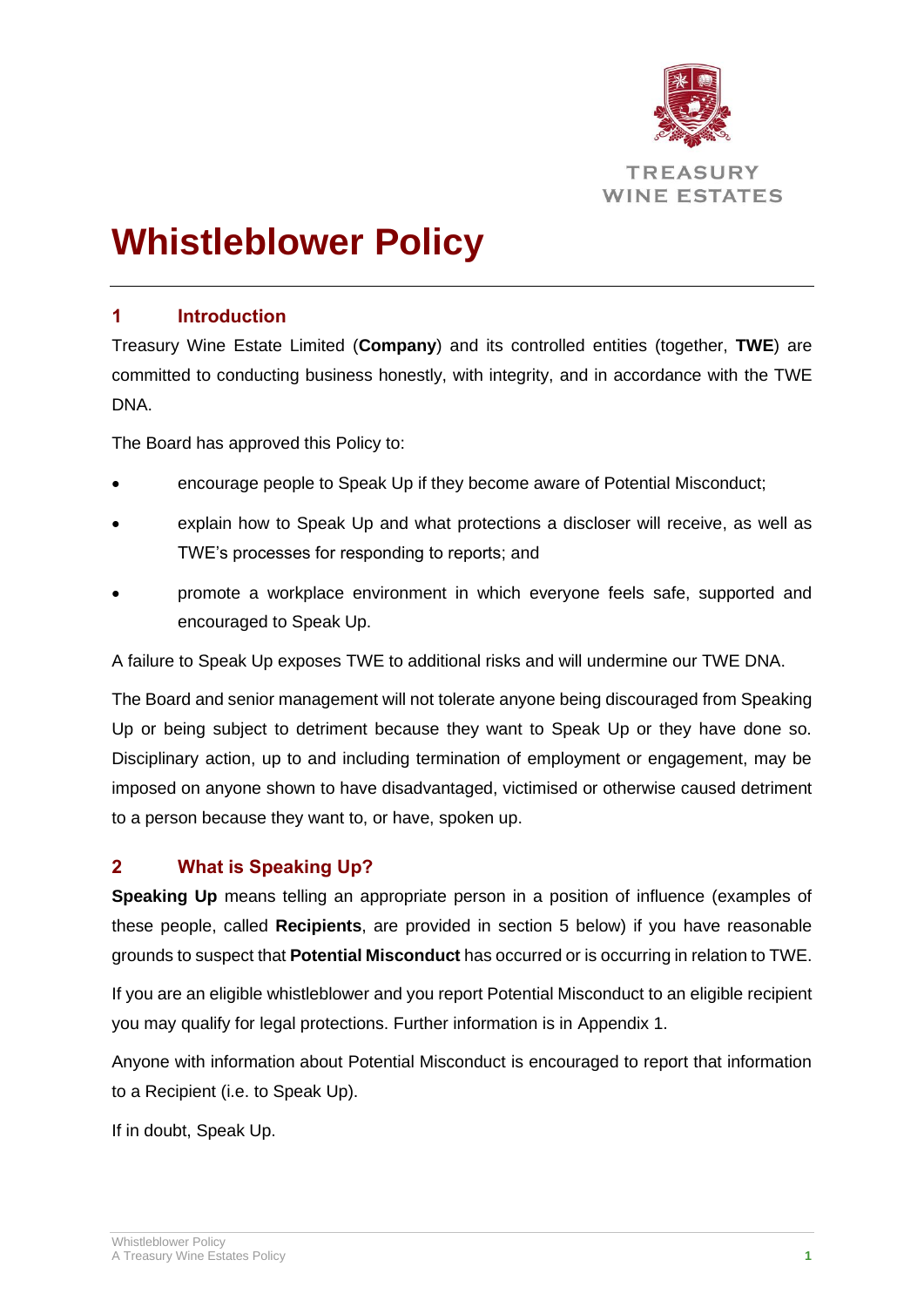#### **3 What is Potential Misconduct?**

**Potential Misconduct** is any suspected or actual misconduct or improper state of affairs or circumstances in relation to TWE. This will include conduct in relation to an employee or officer of TWE.

Potential misconduct also means a breach of law or information that indicates a danger to the public or to the financial system.

You should Speak Up even if you are unsure if something is Potential Misconduct.

Potential Misconduct does **not** generally include **personal work-related grievances**.

Personal work-related grievances are grievances about something in relation to your current or former employment or engagement that have implications for you personally (such as a disagreement between you and another employee or a decision about your promotion).

Generally, these grievances should be raised by speaking to your manager or People and Culture business partner to allow those issues to be resolved most effectively.

Examples of Potential Misconduct include, but are not limited to:

- breach of laws or regulations;
- breach of the Code of Conduct or other TWE policies, standards or codes;
- criminal activity;
- conduct endangering health and safety, or causing damage to the environment;
- dishonest, unethical, or corrupt behaviour, including soliciting, accepting or offering a bribe, facilitation payments or other such benefits;
- conflicts of interest;
- information that indicates a danger to the public or to the financial system;
- anti-competitive behaviour;
- financial fraud or mismanagement;
- insider trading;
- breach of trade sanctions or other trade controls;
- modern slavery practices;
- tax-related misconduct;
- unauthorised use of TWE's confidential information;
- conduct likely to damage TWE's financial position or reputation; and
- deliberate concealment of the above.

While personal work-related grievances will not generally amount to Potential Misconduct, they may be covered by this Policy in certain situations. For example, a grievance may be covered by this Policy if it:

- relates to detriment that has been suffered or is threatened because an individual has raised a concern about suspected Potential Misconduct;
- relates to both a personal work-related grievance and Potential Misconduct; or
- relates to concerns that TWE has breached employment or other laws punishable by imprisonment for a period of 12 months or more, engaged in conduct that represents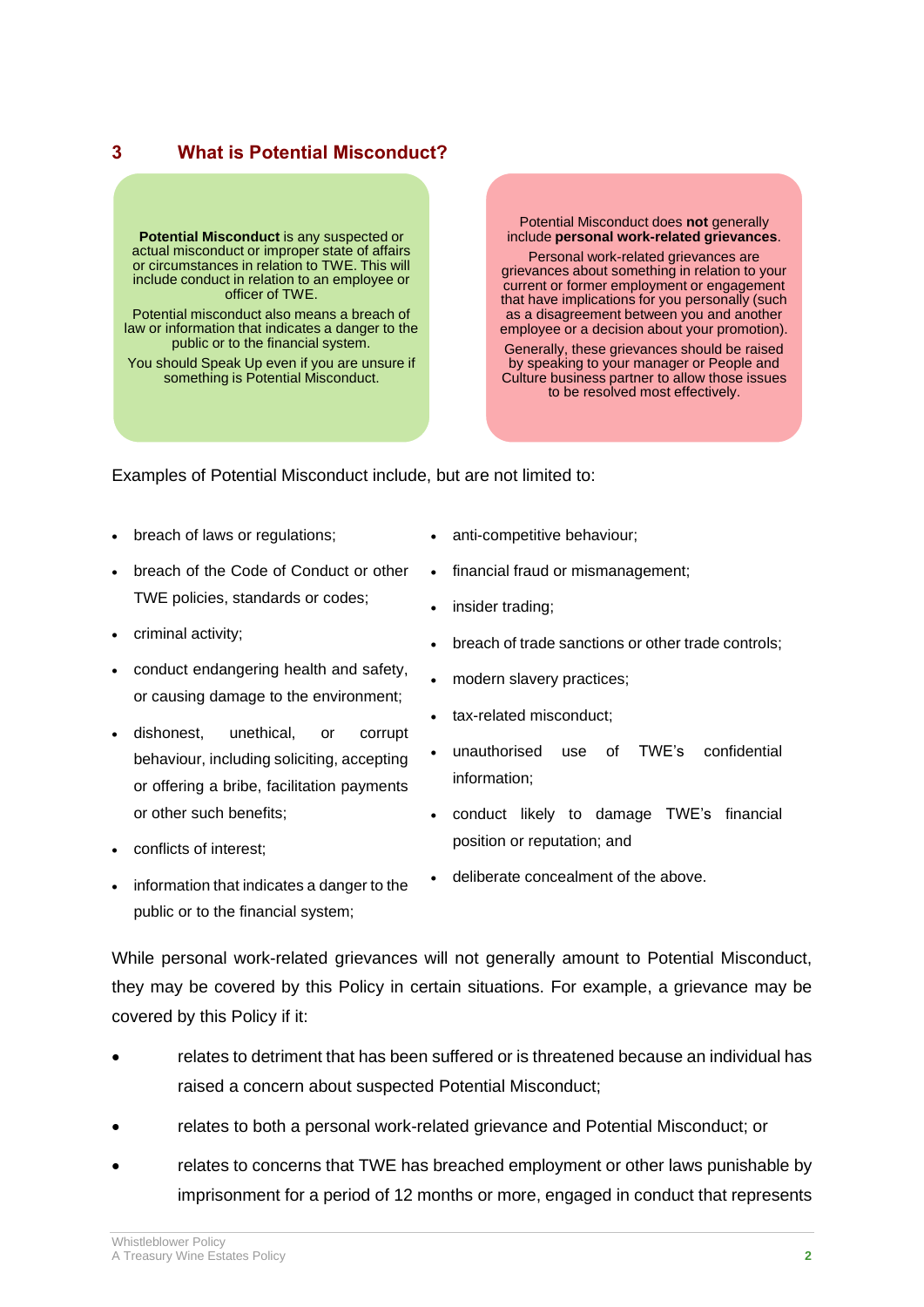a danger to the public, or information that suggests misconduct beyond the discloser's personal circumstances.

In some cases, personal work-related grievances may qualify for legal protection under whistleblowing laws. See Appendix 1 for details.

#### **4 Who can Speak Up?**

Anyone with information about Potential Misconduct is encouraged to Speak Up.

This Policy applies to all of TWE's current and past employees, volunteers, officers, contractors, suppliers (including employees of suppliers) and associates, as well as these people's dependants (or their spouse's dependants) and their relatives.

The above persons are eligible whistleblowers and may also be protected by whistleblowing laws. Please see Appendix 1 for more information.

#### <span id="page-2-0"></span>**5 Who should I tell?**

TWE encourages you to Speak Up to one of the following Recipients:

| <b>Recipient Name</b>                                                     |                        | <b>Contact Details</b>                                       |  |
|---------------------------------------------------------------------------|------------------------|--------------------------------------------------------------|--|
| Kirsten Gray, Chief Sustainability and<br><b>External Affairs Officer</b> | $\bullet$              | Email: kirsten.gray@tweglobal.com<br>Phone: +61 3 8533 3559  |  |
| Katie Hodgson, Chief People Officer                                       | $\bullet$<br>$\bullet$ | Email: katie.hodgson@tweglobal.com<br>Phone: +61 3 8533 3187 |  |
| Will Duffy, Legal Director ANZ and .<br>EMEA                              | ٠                      | Email: will.duffy@tweglobal.com<br>Phone: +61 3 8533 3235    |  |
| Jane Froyd, Senior Vice President,<br>General Counsel, Americas           | $\bullet$              | Email: jane.froyd@tweglobal.com<br>Phone: +1 707 259 4541    |  |

The role of Recipients is to ensure that the information is heard by TWE and proper follow-up occurs, as well as to ensure that you feel supported and protected. You can make your report to the Recipients by using any method you prefer (including by email, letter, telephone or in person).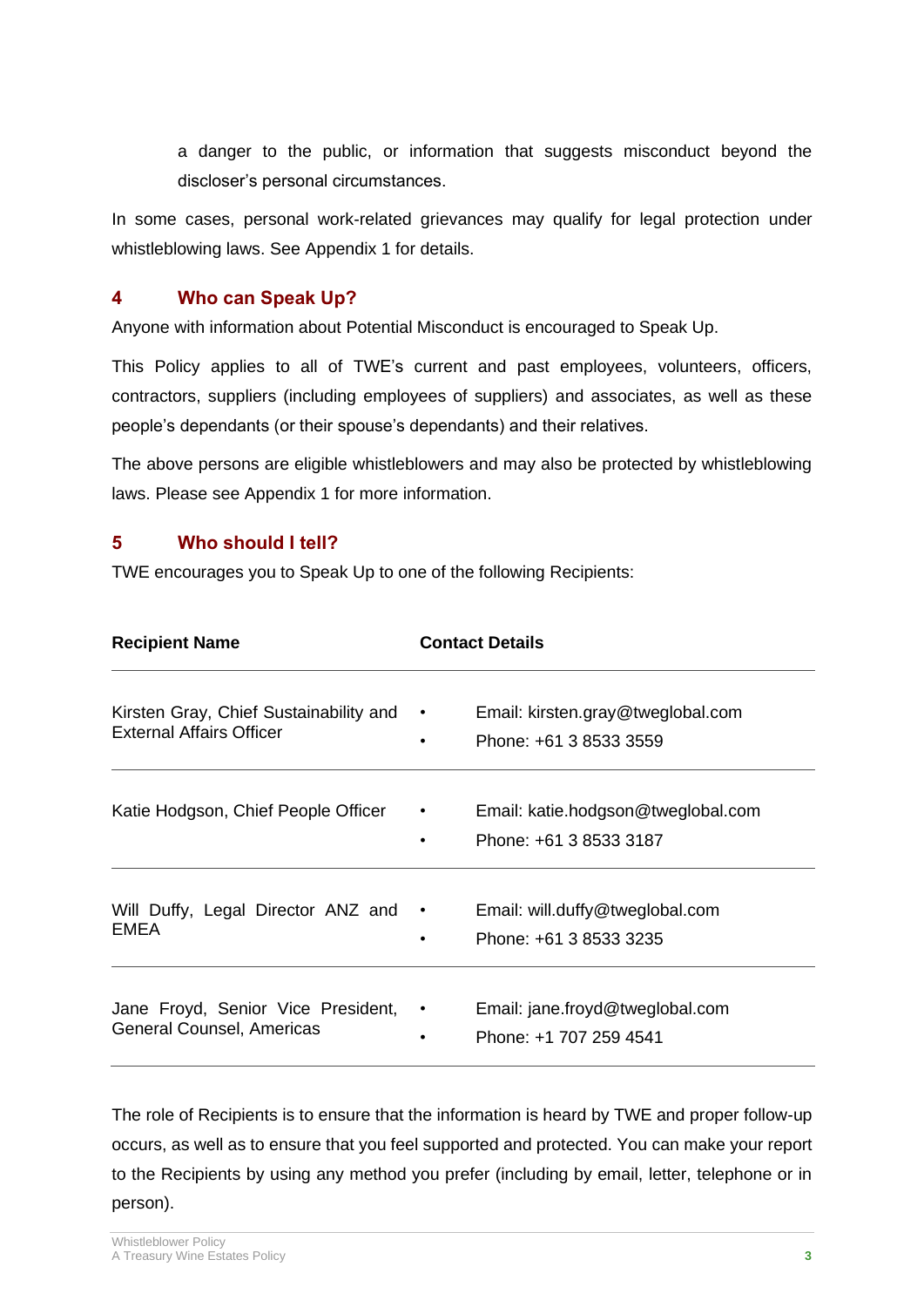Reports may also be made by post to c/- Treasury Wine Estates, Level 8, 161 Collins Street, Melbourne, Victoria 3000 Australia (marked to the attention of one of the Recipients referred to above).

You may also raise a concern through the Whistleblower Service which is an independent hotline service maintained by Deloitte. You can remain anonymous if you wish. The Hotline can be contacted using one of the following methods:

| <b>Method</b>         | <b>Details</b>                                                  |               |  |  |
|-----------------------|-----------------------------------------------------------------|---------------|--|--|
| <b>Email</b>          | twe@deloittedigital.com                                         |               |  |  |
| Online                | www.twe.deloittedigital.com, using the following login details: |               |  |  |
|                       | <b>Username: TWE</b>                                            |               |  |  |
|                       | Password: treasury1!                                            |               |  |  |
| <b>Call toll free</b> | Australia:                                                      | 1800 725 417  |  |  |
|                       | New Zealand:                                                    | 0800 962 390  |  |  |
|                       | United Kingdom:                                                 | 0800 096 4391 |  |  |
|                       | USA:                                                            | 1855 245 4959 |  |  |
|                       | China:                                                          | 400 120 0470  |  |  |
|                       | Hong Kong:                                                      | 800 906 196   |  |  |
|                       | Japan:                                                          | 0800 222 5297 |  |  |
|                       | Singapore:                                                      | 800 492 2246  |  |  |
| Fax                   | +61 3 9691 8182                                                 |               |  |  |

TWE employees must not discourage any individual from Speaking Up and to do so will itself breach this Policy. If any person is told not to raise or pursue a concern, even by their manager or a person in authority, they are encouraged to make a further disclosure to a different Recipient.

While we encourage you to Speak Up to one of the Recipients listed in the table above, there are certain other people to whom you can report and still receive the legal protections described in section [11](#page-6-0) below, who are listed in Appendix 1.

## **6 What information should I provide?**

You should provide as much information as possible, including details of the Potential Misconduct, people involved, dates, locations and if any more evidence may exist.

You are encouraged to feel supported and safe in providing information, and to consent to the limited sharing of your identity. This will assist TWE to protect and support you in relation to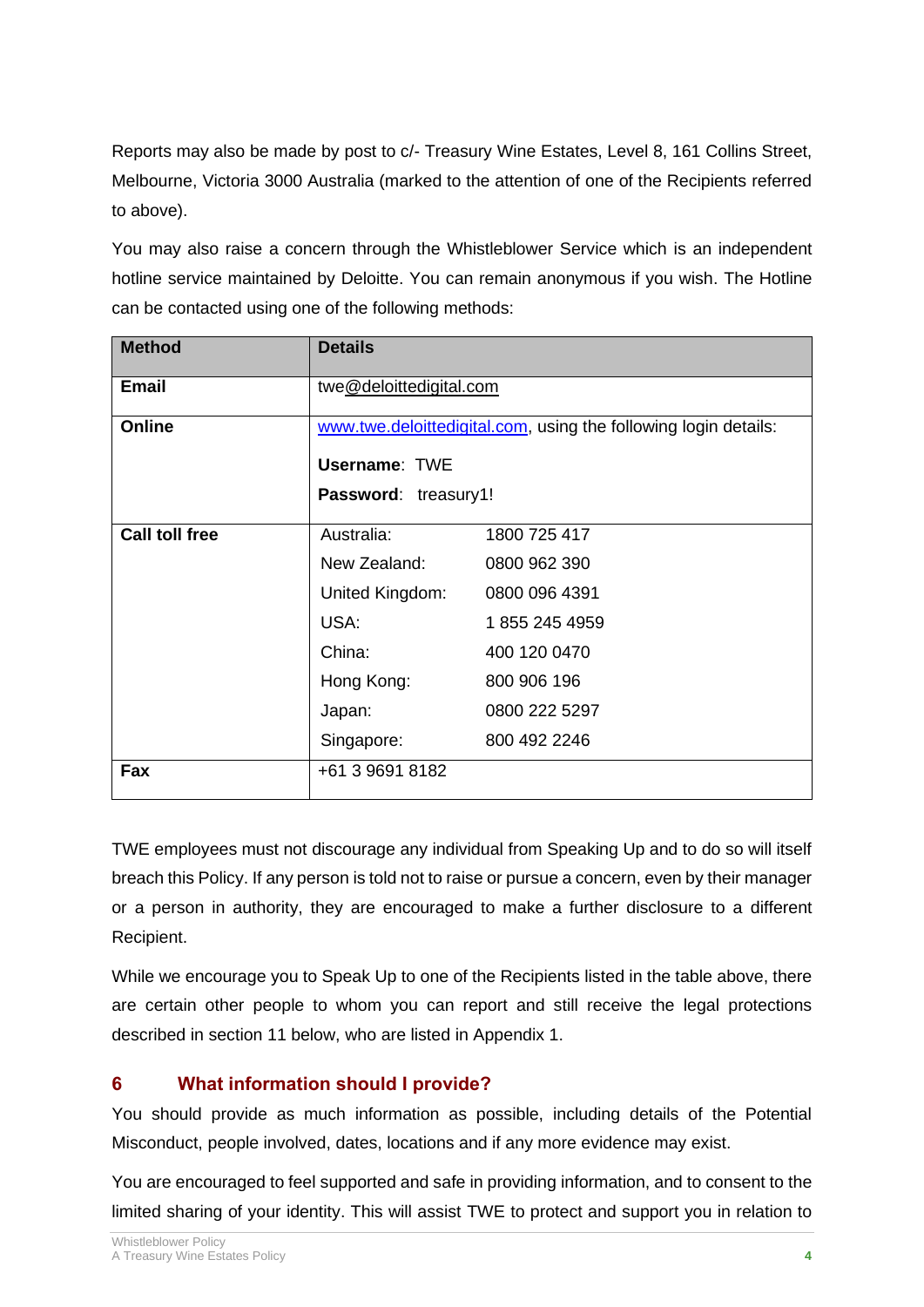your disclosure and facilitate TWE in investigating and taking action arising as a result of your disclosure.

Please be aware that if you do not consent to the limited sharing of your identity as needed, this may limit TWE's ability to progress your disclosure and take action.

You are reminded that in some jurisdictions outside Australia there may be restrictions or prohibitions on the provision of certain information to third parties or transfer of information cross-border, such as information relating to state secrets, and so please be aware of your obligation to abide by applicable laws and regulations in your local environment, as this Policy must be read in conjunction with and subject to the laws and regulations in the local environment.

# **7 What if the information is incorrect?**

When Speaking Up you will be expected to have reasonable grounds to believe the information you are disclosing is true, but you will still be protected under this Policy even if the information turns out to be incorrect. However, you obviously must not make a report that you know is not true or is misleading.

Where it is found that a person has knowingly made a false report, this may be a breach of TWE's Code of Conduct and will be considered a serious matter that may result in disciplinary action, up to and including termination of employment or engagement.

## **8 Can I make an anonymous report?**

You can make an anonymous report if you do not want to reveal your identity.

TWE encourages the reporting of Potential Misconduct, however we appreciate that Speaking Up can be difficult.

We encourage you to provide your name because it will make it easier to investigate and address your report. However, you are not required to do so, and may choose to remain anonymous when making a disclosure, over the course of the investigation, and after the investigation is finalised.

If you do not provide your name, any investigation will be conducted as best as possible in the circumstances. TWE will assess the content and merit of your disclosure in the same way as if you had revealed your identity. However, an investigation may not be possible unless sufficient information is provided, and it may make it difficult to offer you the same level of practical support if we do not know your identity. You may still be entitled to protections under the law, as applicable (see Appendix 1).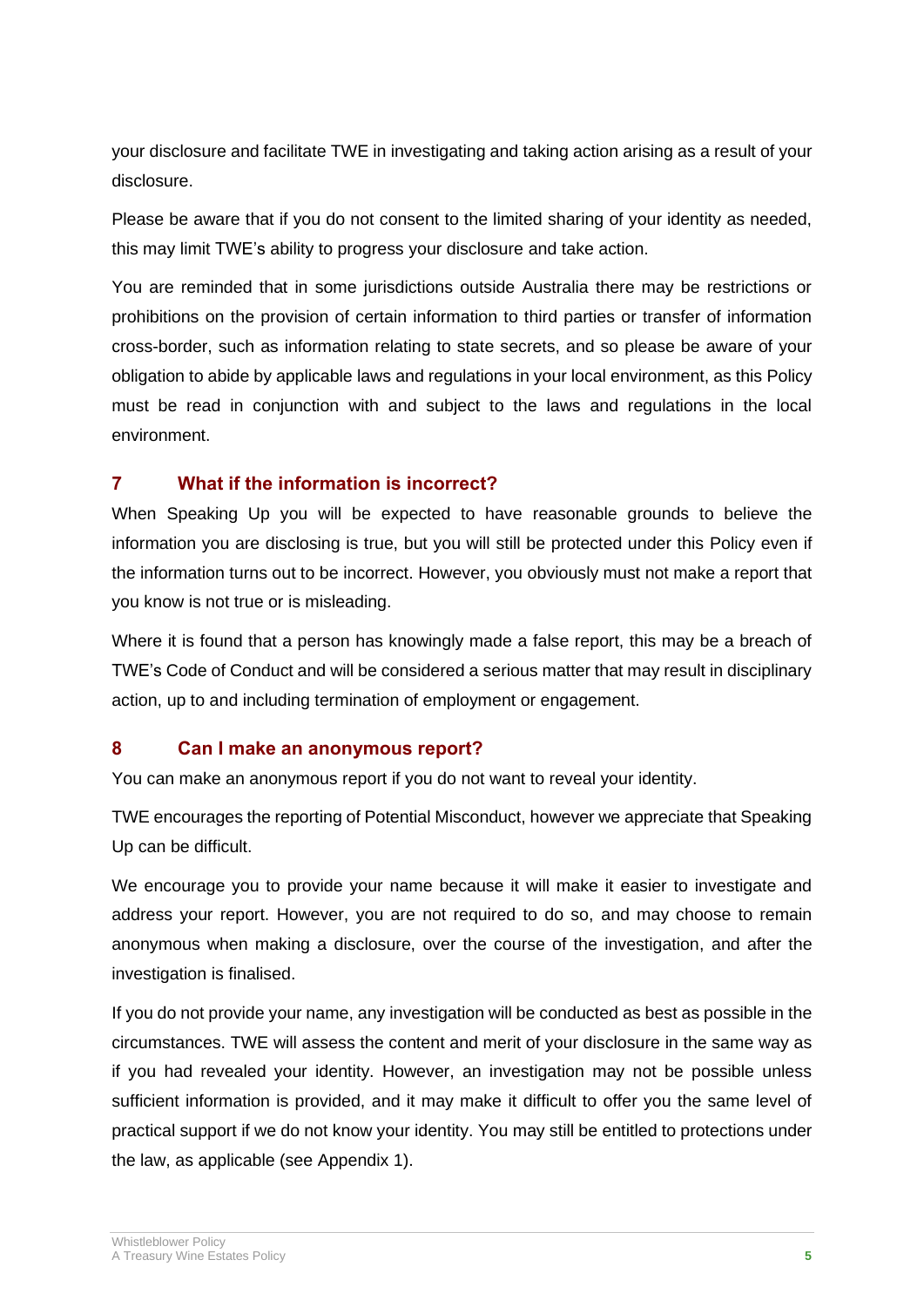If you do provide your name, it will only be disclosed if you provide your consent, or in exceptional circumstances where the disclosure is allowed or required by law (e.g. in dealings with a regulator). Details of how your identity will be protected are described in section [11](#page-6-0) below. If you have concerns about this, you can discuss this with the Recipient.

#### **9 How will TWE respond to a report?**

All reports made under this Policy will be received and treated sensitively and seriously, and will be dealt with promptly, fairly, and objectively.

- TWE's response to a report will vary depending on the nature of the report and the amount of information provided. Your report may be addressed and resolved informally (such as assisting employees to change their behaviour) or through formal investigation.
- Subject to any potential conflicts of interest or concerns, the Chief Sustainability and External Affairs Officer will determine how TWE will respond to a report of Potential Misconduct and will appoint an appropriate person to investigate the report. While Speaking Up does not guarantee a formal investigation, all reports will be properly assessed and considered by TWE and a decision made as to whether they should be formally investigated or internally resolved.
- All employees and contractors must cooperate fully with any investigations.
- Any investigations commenced will be conducted in a timely manner and will be fair and independent from any persons to whom the report relates. Timeframes will vary depending on the particular investigation.
- If appropriate, disclosers will be told how TWE has decided to respond to their disclosure, including whether an investigation will be conducted. This may not occur until after an investigation has been concluded. However, it may not always be appropriate to provide disclosers with this information and may not be possible unless contact details are provided when Speaking Up.
- Unless there are confidentiality or other reasons not to do so, persons to whom a disclosure relates will be provided with details of the report that involves them at an appropriate time (to the extent permitted by law) and be given an opportunity to respond.
- TWE will apply the protections described at section [11](#page-6-0) below when responding to or investigating disclosures.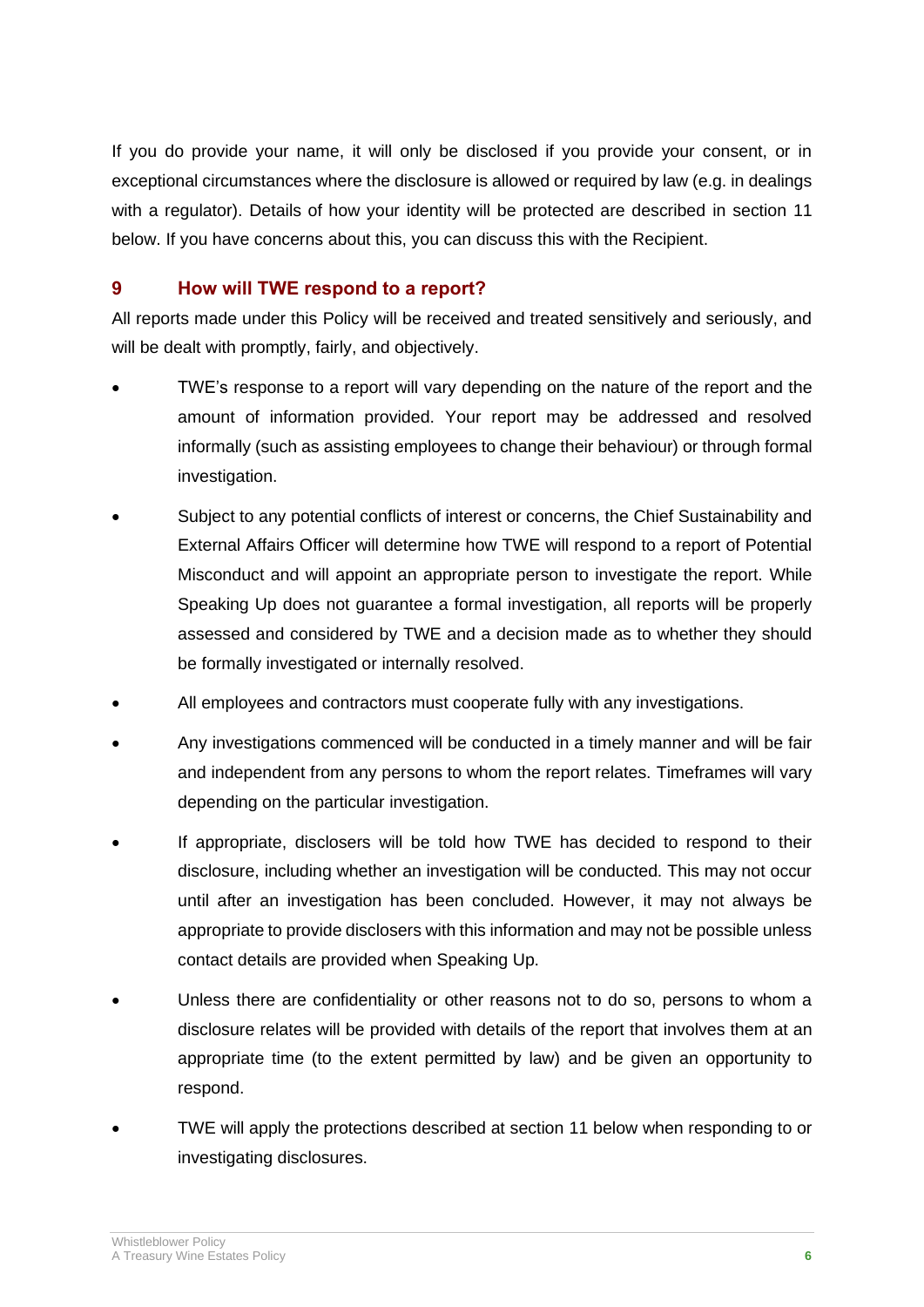# **10 What happens after an investigation?**

The results of any investigation will be recorded in writing in a formal internal report that will be confidential and is the property of TWE.

The formal report recording the results of an investigation will not be provided to a discloser or any other person subject to or implicated in an investigation.

Where an investigation identifies a breach of TWE's Code of Conduct or internal policies or procedures, appropriate disciplinary action may be taken. This may include but is not limited to terminating or suspending the employment or engagement of a person(s) involved in any misconduct.

# <span id="page-6-0"></span>**11 What protections exist if I Speak Up under the Policy?**

TWE is committed to protecting people who Speak Up under this Policy. This section outlines TWE's policy on protecting those who Speak Up. Australian law also contains protections for disclosers, which are summarised in Appendix 1.

# **11.1 Protecting your identity**

TWE will look to protect the identity of people who Speak Up. Your identity (and any information TWE has because of your report that someone could likely use to work out your identity) will only be disclosed if:

- you give your consent to TWE to disclose that information;
- the disclosure is allowed or required by law (for example, the disclosure is by TWE to a lawyer in order to get legal advice); or
- in the case of information likely to identify you, it is reasonably necessary to disclose the information for the purposes of an investigation, but all reasonable steps are taken to prevent someone from working out your identity.

Subject to your consent, measures which TWE may adopt to protect your identity may include some or all of the following, as appropriate in the circumstances:

- using a pseudonym in place of your name;
- redacting personal information or references to you;
- referring to you in a gender-neutral context;
- where possible, consulting with you to help identify the aspects of your disclosure that could inadvertently identify you;
- ensuring paper and electronic documents and other materials relating to your disclosure are stored securely;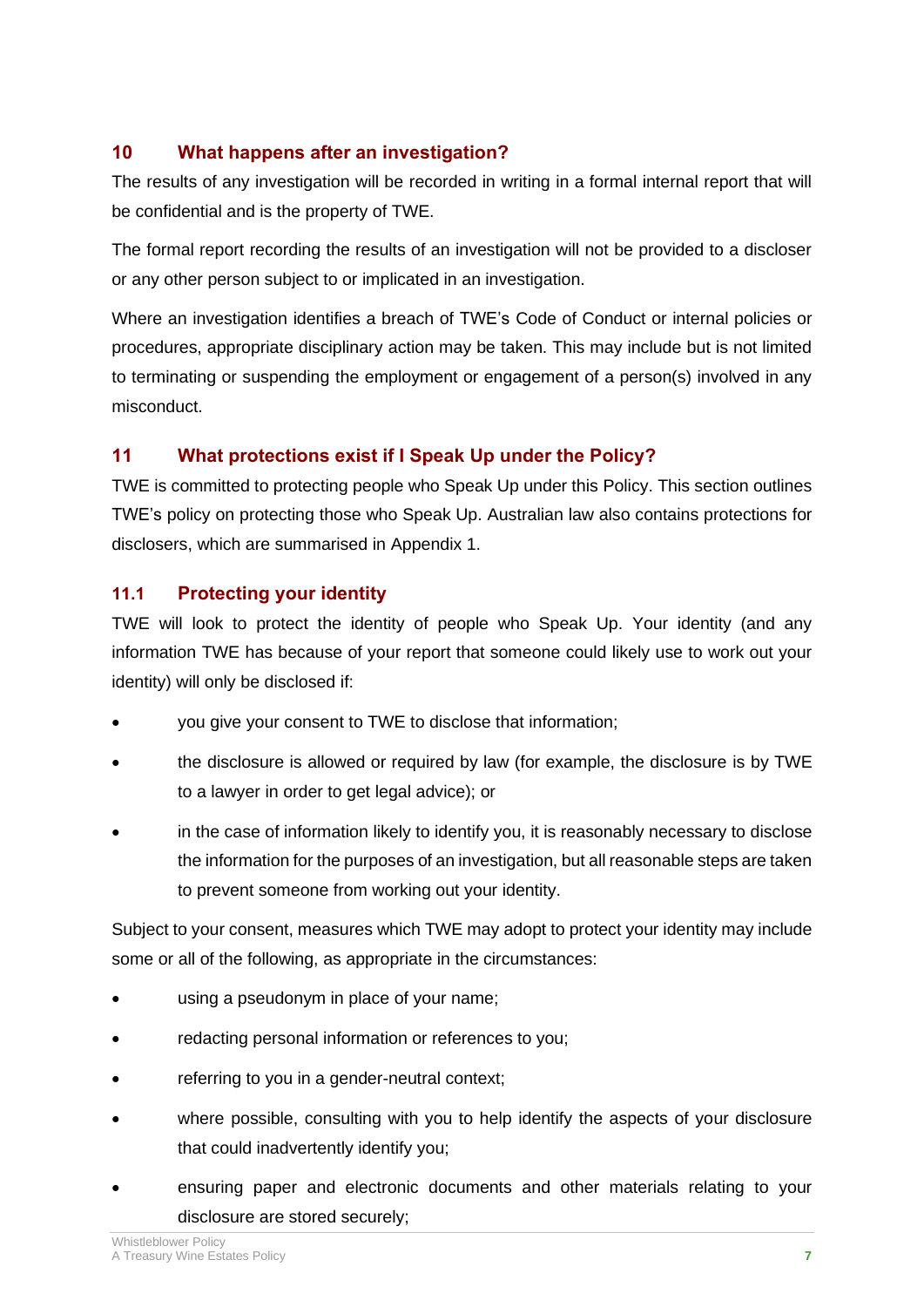- limiting access to all information relating to a disclosure to those directly involved in managing and investigating the report;
- only disclosing your identity or information that is likely to lead to your identification to a restricted number of people who are directly involved in handling and investigating the disclosure; and
- reminding each person who is involved in handling and investigating a disclosure about the confidentiality requirements, including the consequences of an unauthorised disclosure.

If your report qualifies for Australian legal protection as set out in Appendix 1, your identity and information that is likely to lead to another person identifying you has the benefit of protections at law. If a person makes an unauthorised disclosure of your identity, the person may breach the law and you may be able to seek legal recourse. In some circumstances, this may also be a criminal offence.

## **11.2 Protecting you from detriment**

No person may victimise or cause detriment to someone else (or threaten to do so) because of a belief that person has, will or could Speak Up. Examples of detriment include discrimination, harassment, intimidation, retaliation, causing physical or psychological harm, damaging property, varying an employee's role or duties, or demoting or dismissing the person.

If your report qualifies for Australian legal protection as set out in Appendix 1, you are legally protected from detriment. If a person causes detriment or victimises you, or threatens to do so, the person may breach the law and you may be able to seek legal recourse. In some circumstances, this may also be a criminal offence.

You should tell a Recipient listed in section [5](#page-2-0) if you are or someone else is being subject to detrimental conduct, if you have been or someone else has been subject to detrimental conduct, or if you are concerned that you may be victimised. TWE will treat this very seriously.

Any person involved in detrimental conduct will be subject to disciplinary action, including but not limited to termination of employment or engagement. In some circumstances, this may also be a criminal offence punishable by imprisonment. TWE may refer any person that has engaged in victimising conduct to law enforcement authorities for further investigation.

## **11.3 Other protections available**

TWE is committed to making sure that you are treated fairly and do not suffer detriment because you Speak Up. The protections offered will depend on things such as the Potential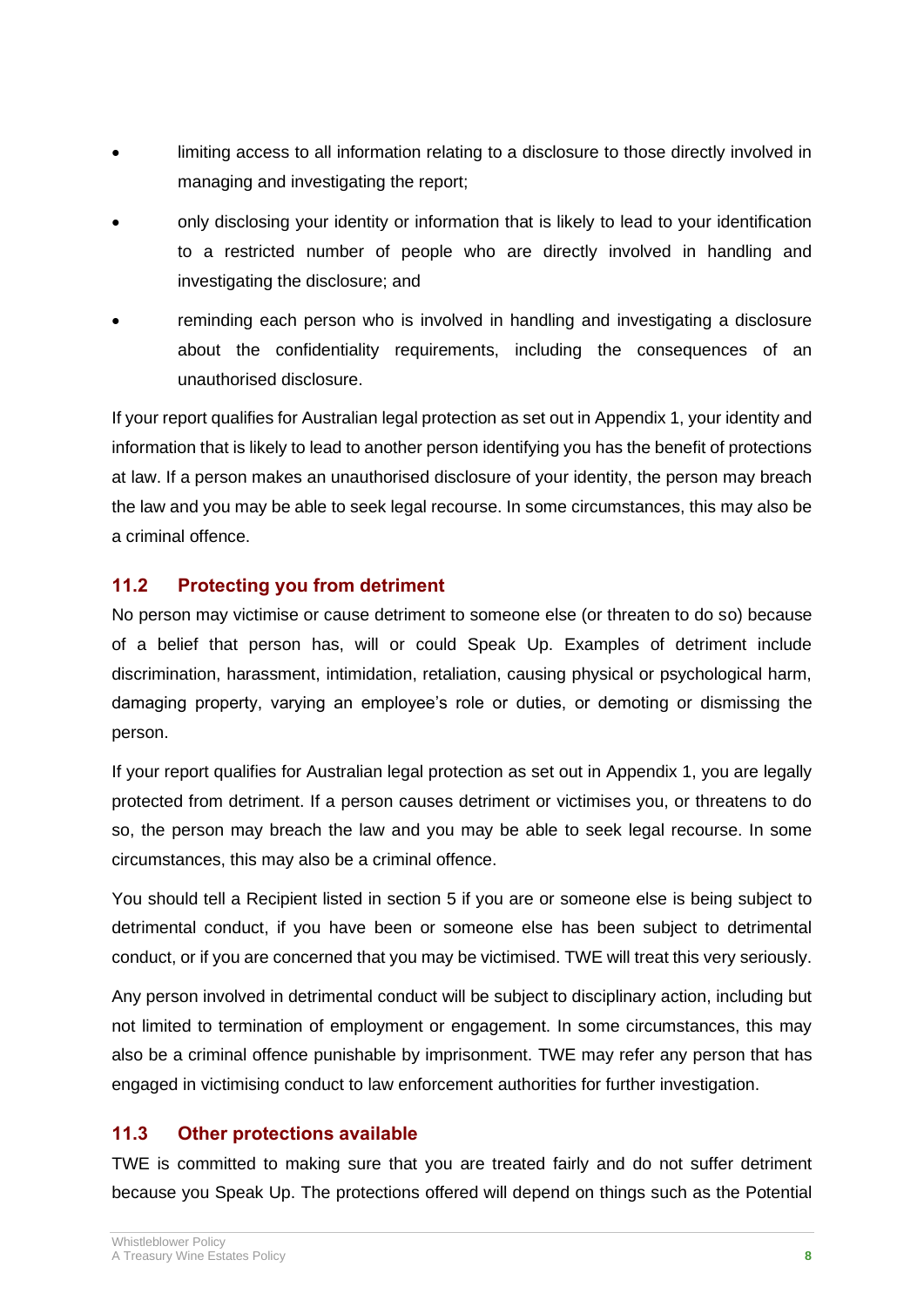Misconduct and people involved. Protections may include the following, in TWE's discretion and as appropriate in the circumstances:

- monitoring and managing the behaviour of other employees;
- relocating employees (which may include the people alleged to have been involved in the Potential Misconduct) to a different division, group or office;
- offering you a leave of absence or flexible workplace arrangements while a matter is investigated;
- a discloser who is a current or former employee may access TWE's Employee Assistance Program or Manager Assistance Program which are accessible via the intranet (the Vintranet); and/or
- rectifying any detriment that you have suffered.

TWE will look for ways to support all people who Speak Up, but it will of course not be able to provide non-employees with the same type and level of support that it provides to employees. Where certain support cannot be applied to non-employees (for example, because TWE cannot itself offer flexible working arrangements to a supplier), TWE will still seek to offer as much support as practicable.

Further information regarding the protections afforded under Australian law to persons who Speak Up is available at Appendix 1.

## **12 Reporting**

The Audit and Risk Committee will, at least twice a year, receive a report of the number and nature of disclosures that have been made under this Policy. The Board will also be informed of any material incidents raised.

# **13 Availability of this Policy and training**

TWE will inform officers and employees (including new officers and employees) about this Policy. Each officer and employee have a copy of this Policy made available to them and are made aware of the operation of the Policy through Code of Conduct training. Key officers and employees, including Recipients, will receive targeted training, including in relation to how to respond to disclosures.

A copy of this Policy will be available on the Vintranet and TWE's website at [https://www.tweglobal.com/investors/corporate-governance.](https://www.tweglobal.com/investors/corporate-governance)

## **14 Relationship to other policies**

This Policy should be read in conjunction with the following TWE policies: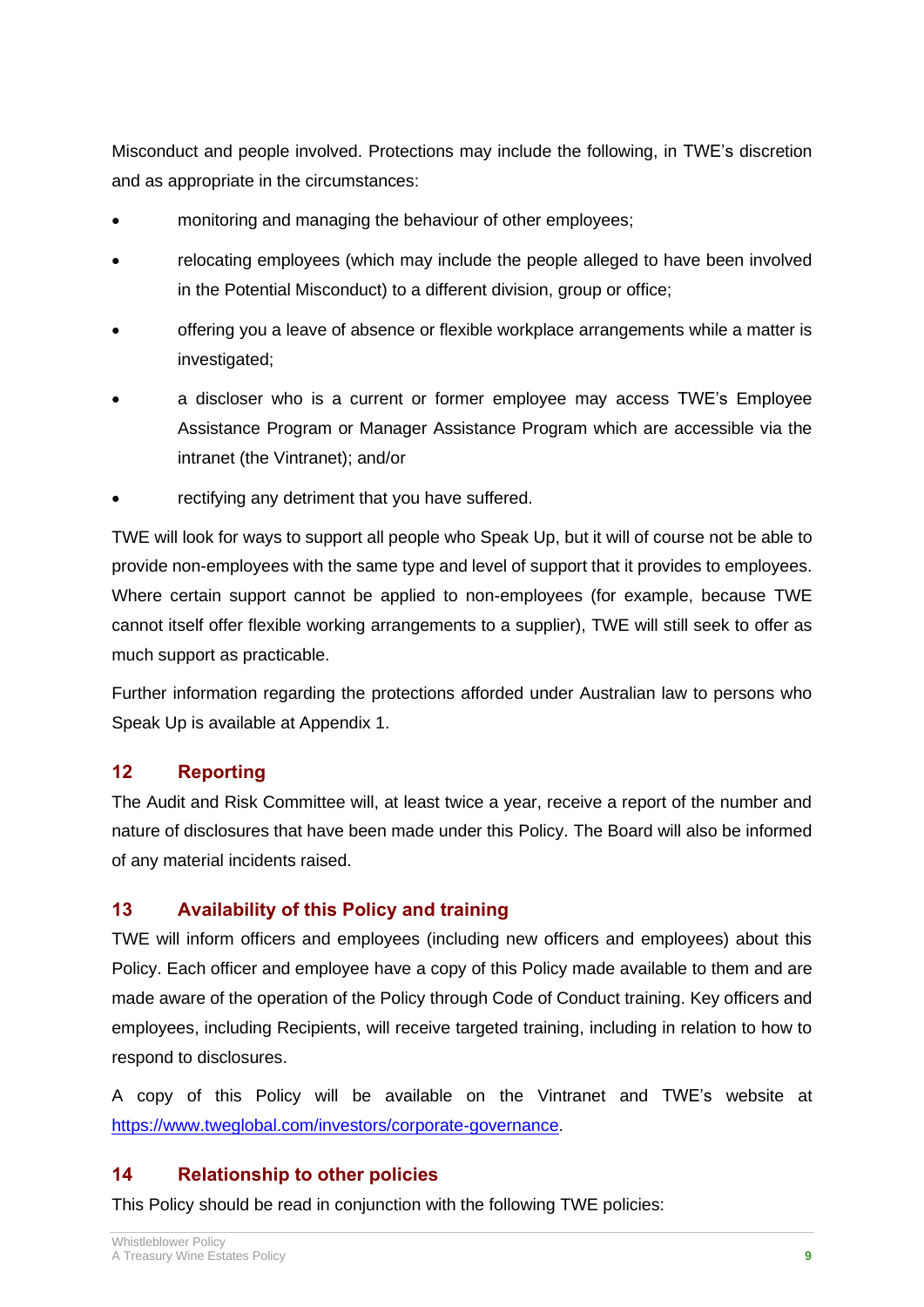- Anti-bribery and Corruption Policy;
- Code of Conduct;
- Disclosure Policy;
- Potential Conflict of Interest Policy;
- Responsible Procurement Code;
- Workplace Health, Safety and Wellbeing Policy.

While this Policy applies to all TWE companies, the principles of this Policy must be read in conjunction with and subject to the laws and regulations in the local environment in which each TWE company operates.

# **15 Further information**

Any questions about this Policy or Speaking Up can be referred to the Chief Sustainability and External Affairs Officer. Questions can be asked at any time, including before or after you have made a report under this Policy.

This Policy will be reviewed annually by the Audit and Risk Committee of the Board to ensure it is operating effectively and any material amendments must be approved by the Board.

This Policy does not form part of terms of employment and may be amended from time to time.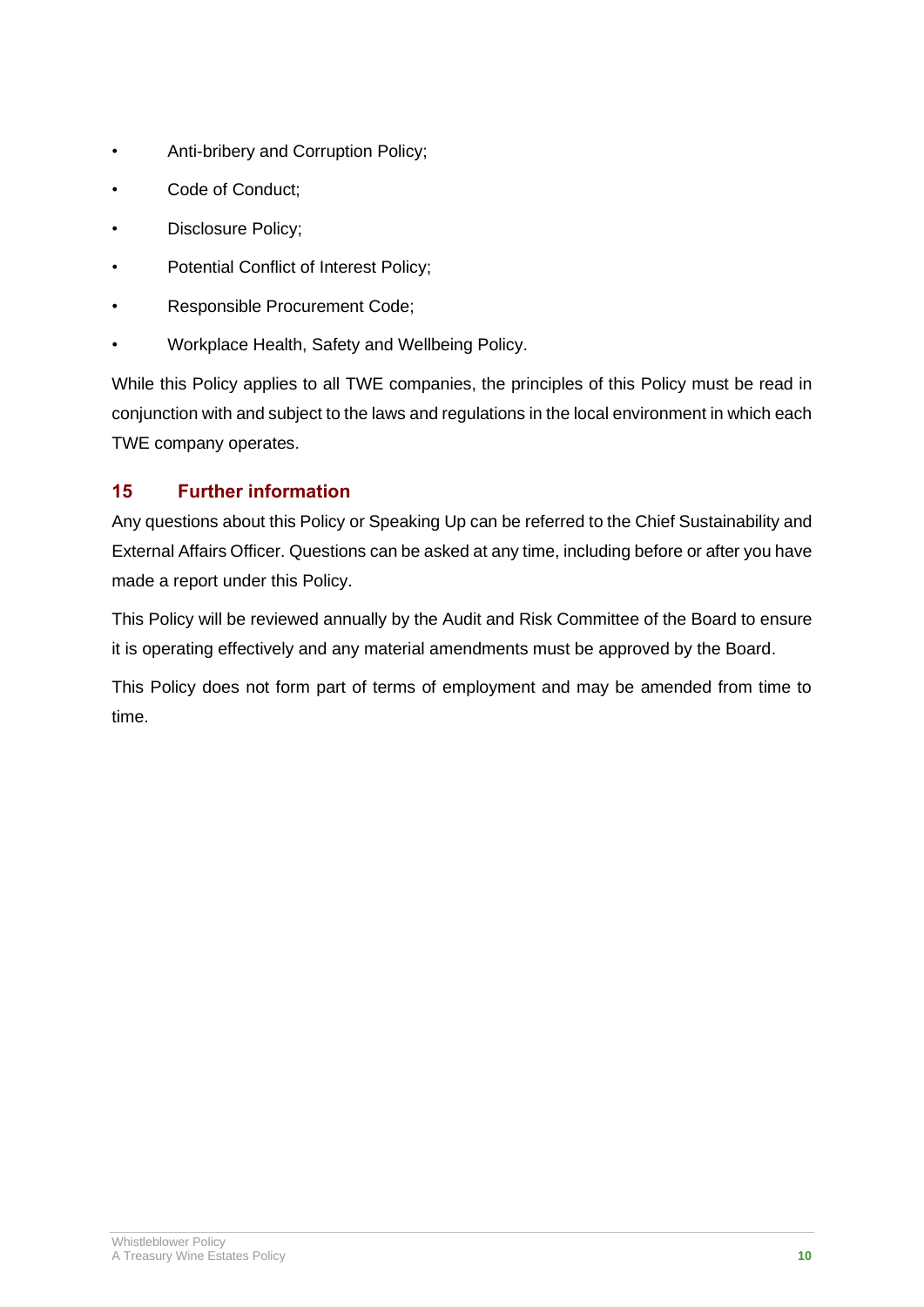# **Appendix 1 – Protections provided by Australian law**

#### **1 Additional legislative protections**

Under Australian law, including the *Corporations Act 2001* (Cth) (the **Act**), legislative protections for Speaking Up are available to certain persons including current and former employees, volunteers, officers, contractors, suppliers, employees of suppliers, associates, as well as these people's relatives and dependants ('eligible whistleblowers') who make a protected disclosure to certain people.

You are encouraged to Speak Up under this Policy. However, the law offers protections in other cases (for example, you can report Potential Misconduct to people other than Recipients). If you make a protected disclosure under the law that does not comply with the Whistleblower Policy, you will still be entitled to the legal protections. A disclosure can qualify for protection under the Act even if it is made anonymously or turns out to be incorrect.

Please contact a Recipient if you would like more information about legal protections.

#### **2 Protected disclosures**

To be a protected disclosure qualifying for protection under the Act, the disclosure must relate to a disclosable matter and be made to an eligible recipient under the Act. A matter that is disclosed under the Policy but which does not meet these criteria will not qualify for protection under the Act. Examples of this information and recipients are outlined in the following table.

| Information reported or disclosed  |                                                                                                                                                             | <b>Recipient of disclosed information</b>                                                                                                                          |                                                                                                                |                                                                                                                                                                                                       |
|------------------------------------|-------------------------------------------------------------------------------------------------------------------------------------------------------------|--------------------------------------------------------------------------------------------------------------------------------------------------------------------|----------------------------------------------------------------------------------------------------------------|-------------------------------------------------------------------------------------------------------------------------------------------------------------------------------------------------------|
| <b>General disclosable matters</b> |                                                                                                                                                             | Recipients for any general disclosable<br>matters                                                                                                                  |                                                                                                                |                                                                                                                                                                                                       |
|                                    |                                                                                                                                                             | Information about actual or suspected<br>misconduct, or an improper state of<br>affairs or circumstances in relation to the<br>Company or a related body corporate |                                                                                                                | A person authorised by the Company to<br>receive protected disclosures - i.e.<br>Recipients under this Policy (see section<br>5)                                                                      |
|                                    |                                                                                                                                                             | Information that the Company or a<br>related body corporate, or any officer or<br>employee of the Company or a related                                             |                                                                                                                | An officer or senior manager of the<br>Company or a related body corporate                                                                                                                            |
|                                    | body corporate, has engaged in conduct<br>that:<br>contravenes or constitutes an<br>$\Omega$<br>offence against certain legislation<br>$(e.g. the Act);$ or |                                                                                                                                                                    | An auditor, or a member of an audit team<br>conducting an audit, of the Company or a<br>related body corporate |                                                                                                                                                                                                       |
|                                    |                                                                                                                                                             |                                                                                                                                                                    |                                                                                                                | An actuary of the Company or a related<br>body corporate                                                                                                                                              |
|                                    | $\circ$                                                                                                                                                     | represents a danger to the public or<br>the financial system; or                                                                                                   |                                                                                                                | ASIC, APRA or another Commonwealth<br>body prescribed by regulation                                                                                                                                   |
|                                    | $\circ$                                                                                                                                                     | constitutes an offence against any<br>law of the Commonwealth that is<br>punishable by imprisonment for a<br>period of 12 months or more                           |                                                                                                                | A legal practitioner for the purposes of<br>obtaining legal advice or legal<br>representation (even if the legal<br>practitioner concludes the disclosure<br>does not relate to a disclosable matter) |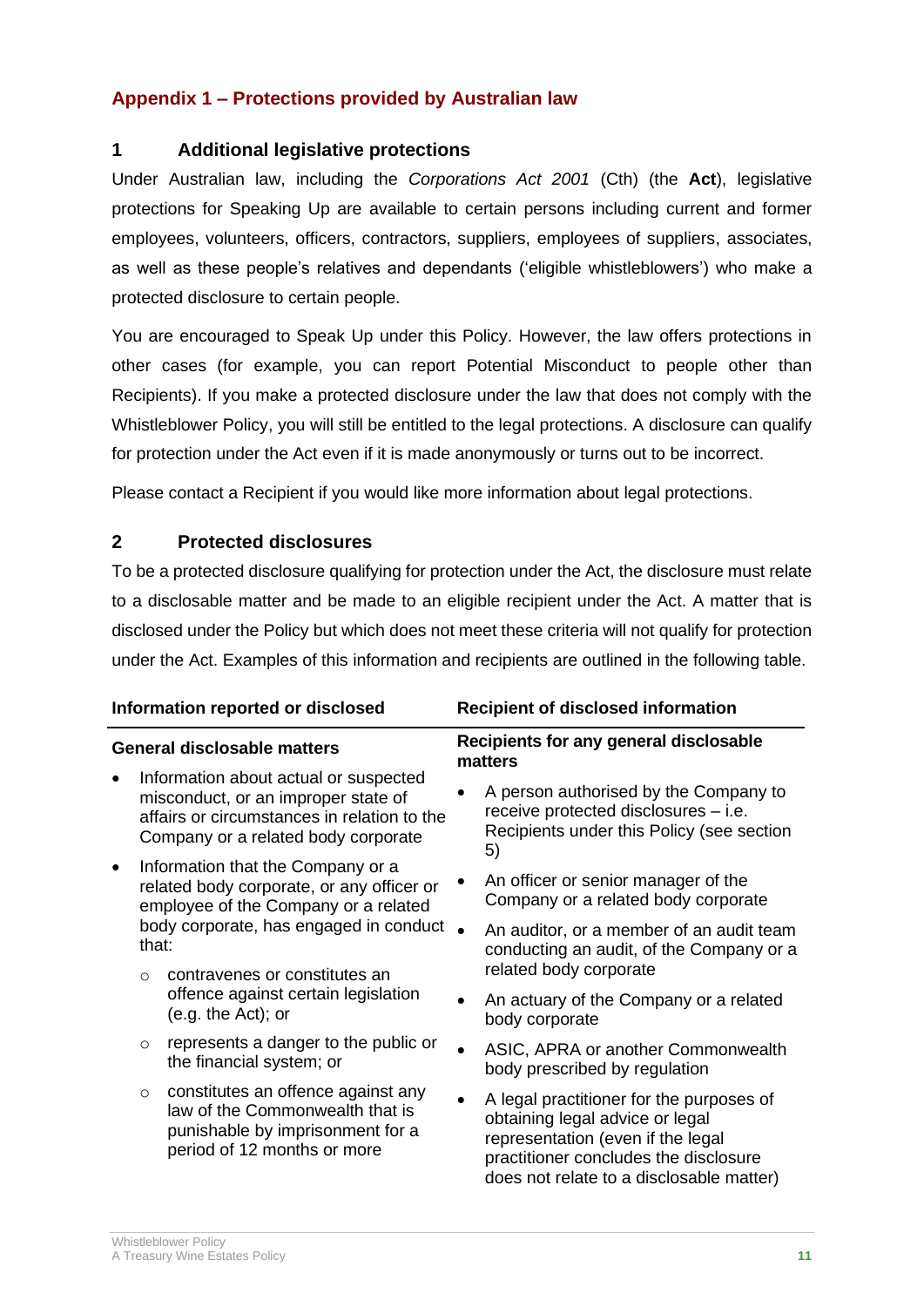| Information reported or disclosed                                                                                                                                                                                                                                                       | <b>Recipient of disclosed information</b>                                                                                                                                                                                                                                                                                                                                                                                                    |  |
|-----------------------------------------------------------------------------------------------------------------------------------------------------------------------------------------------------------------------------------------------------------------------------------------|----------------------------------------------------------------------------------------------------------------------------------------------------------------------------------------------------------------------------------------------------------------------------------------------------------------------------------------------------------------------------------------------------------------------------------------------|--|
| Note that personal work-related grievances<br>are not protected disclosures under the law,<br>except as noted below                                                                                                                                                                     | Journalists or parliamentarians, under<br>$\bullet$<br>certain circumstances allowing<br>emergency and public interest<br>disclosures. It is important for you to<br>understand the criteria for making a<br>public interest or emergency disclosure<br>before doing so. Please contact the Chief<br>Sustainability and External Affairs Officer<br>if you would like more information about<br>emergency and public interest<br>disclosures |  |
| <b>Tax-related disclosable matters</b>                                                                                                                                                                                                                                                  | Recipients for any tax-related disclosable<br>matters                                                                                                                                                                                                                                                                                                                                                                                        |  |
| Information about misconduct, or an<br>improper state of affairs or<br>circumstances, in relation to the tax<br>affairs of the Company or an associate,<br>which the employee considers may<br>assist the recipient to perform functions<br>or duties in relation to the tax affairs of | A person authorised by the Company to<br>receive reports of tax-related disclosable<br>matters                                                                                                                                                                                                                                                                                                                                               |  |
|                                                                                                                                                                                                                                                                                         | An auditor, or a member of an audit team<br>$\bullet$<br>conducting an audit, of the Company                                                                                                                                                                                                                                                                                                                                                 |  |
| the Company or an associate                                                                                                                                                                                                                                                             | A registered tax agent or BAS agent who<br>$\bullet$<br>provides tax services or BAS services to<br>the Company                                                                                                                                                                                                                                                                                                                              |  |
|                                                                                                                                                                                                                                                                                         | A director, secretary or senior manager of<br>٠<br>the Company                                                                                                                                                                                                                                                                                                                                                                               |  |
|                                                                                                                                                                                                                                                                                         | An employee or officer of the Company<br>٠<br>who has functions or duties that relate to<br>the tax affairs of the Company                                                                                                                                                                                                                                                                                                                   |  |
|                                                                                                                                                                                                                                                                                         | A legal practitioner for the purpose of<br>obtaining legal advice or legal<br>representation                                                                                                                                                                                                                                                                                                                                                 |  |
| <b>Further tax-related information</b><br>Information that may assist the                                                                                                                                                                                                               | Recipients for any further tax-related<br>information                                                                                                                                                                                                                                                                                                                                                                                        |  |
| Commissioner of Taxation to perform his or                                                                                                                                                                                                                                              | <b>Commissioner of Taxation</b>                                                                                                                                                                                                                                                                                                                                                                                                              |  |
| her functions or duties under a taxation law<br>in relation to the Company or an associate                                                                                                                                                                                              | A legal practitioner for the purpose of<br>obtaining legal advice or legal<br>representation                                                                                                                                                                                                                                                                                                                                                 |  |

#### **3 Personal work-related grievances**

Legal protection for disclosures about solely personal employment related matters are only available under the law in limited circumstances. A disclosure of a personal work-related grievance will remain protected if, in summary:

it concerns detriment to you because you have or may be considering Speaking Up; or